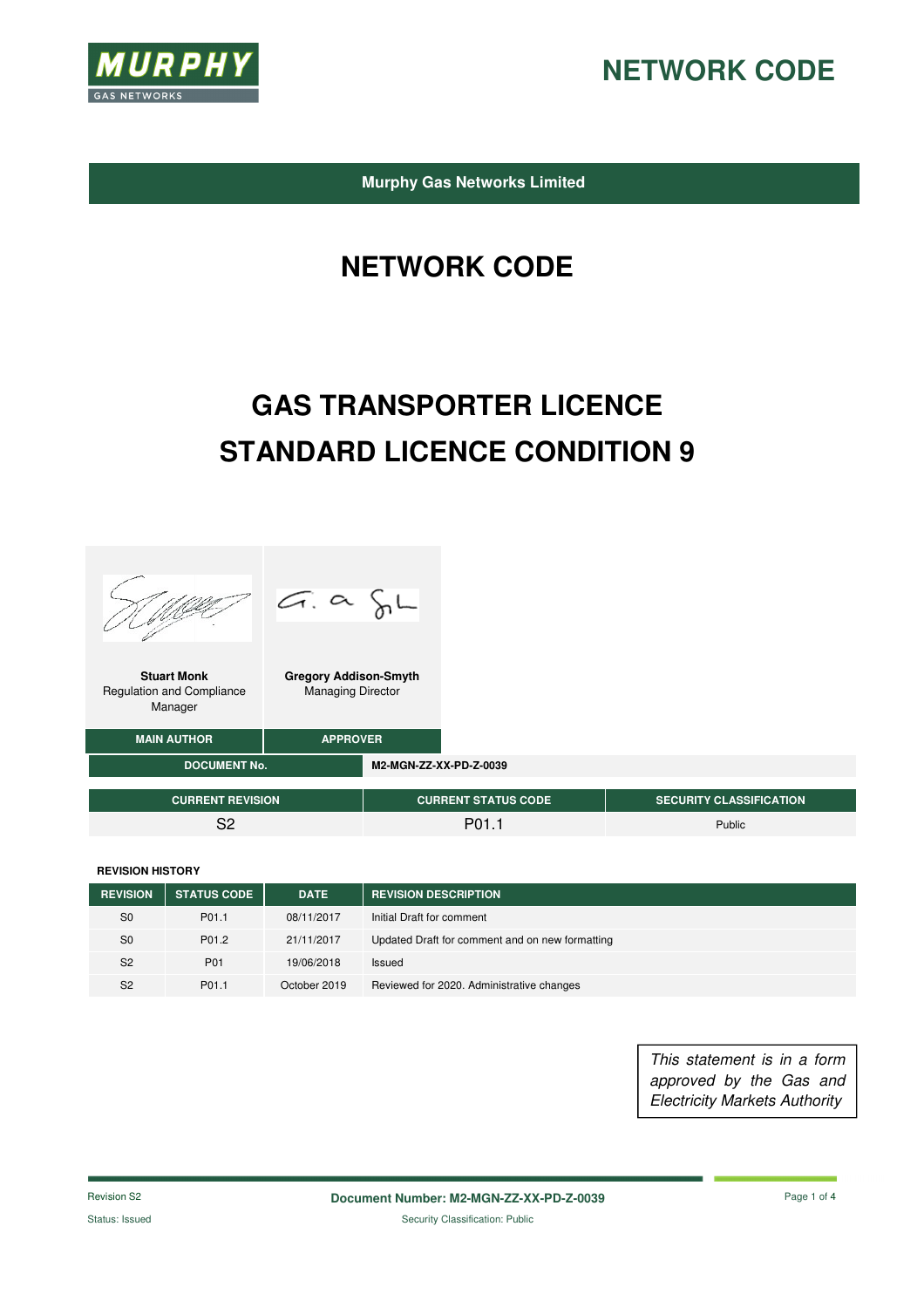

# **Contents**

| 2.0 |  |
|-----|--|
| 3.0 |  |
|     |  |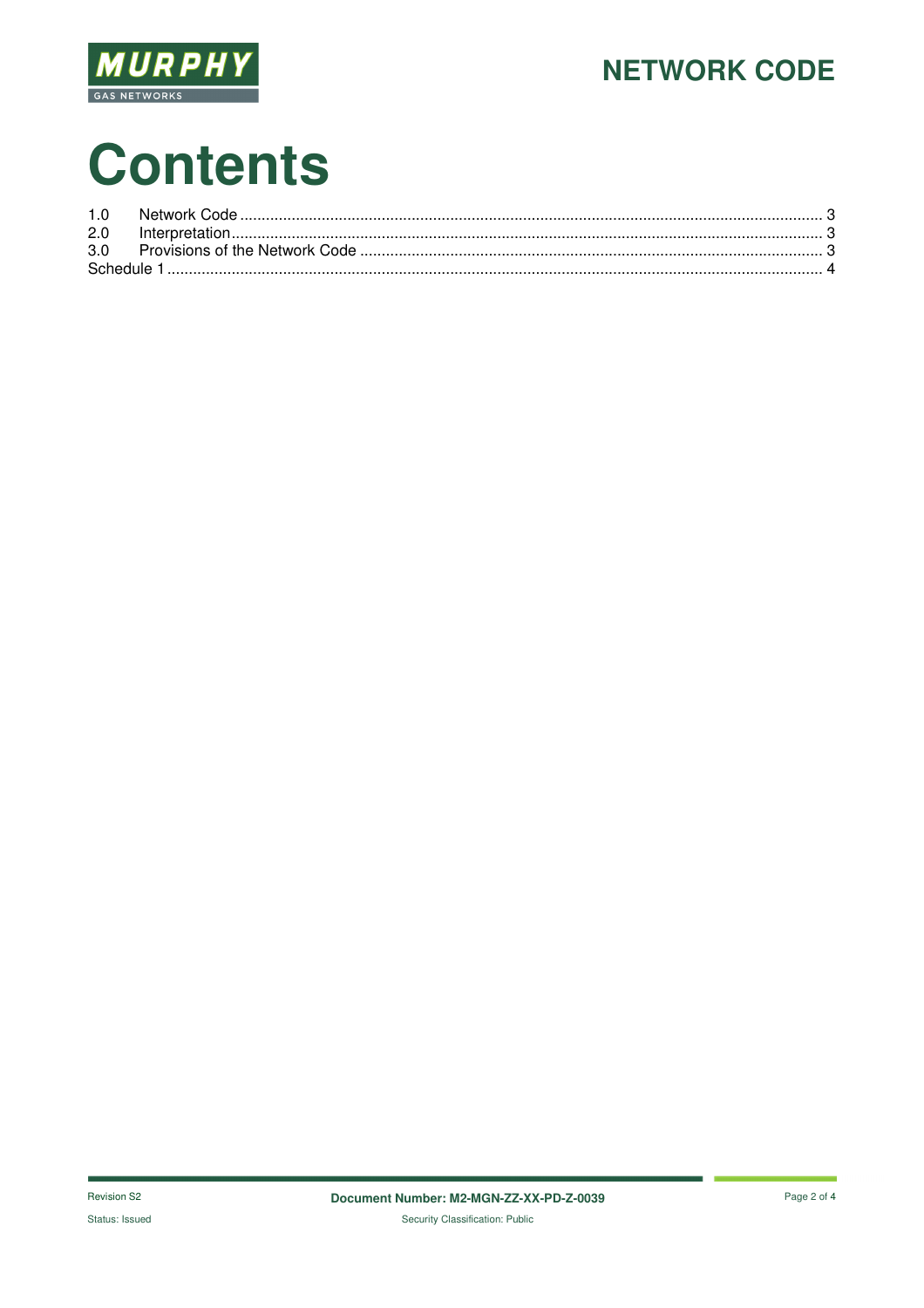# **1.0 NETWORK CODE**

This document (including the Schedule and its Appendix) is the Network Code of Murphy Gas Networks Limited (MGN) prepared pursuant to [Standard Licence Condition 9] of their Gas Transporters Licence.

## **2.0 INTERPRETATION**

2.1 In this document (other than the Appendix):

- a) "iGT UNC" means the document entitled the "Independent Gas Transporters Uniform Network Code" which has been prepared by the Operator and the Other iGTs as from time to time modified;
- b) "Network Code" means this document as from time to time modified in accordance with the network code modification procedures set out in the iGT UNC or the Operator's Licence;
- c) "Operator" means Murphy Gas Networks a company registered in England with company number 10622244 whose registered office is at Hiview House, Highgate Road, London, NW5 1TN;
- d) "Operator's Licence" means the Transporter's Licence granted or treated as granted to the Operator;
- e) "Other iGTs" those persons (other than the Operator) holding a Transporter's Licence and who have agreed to incorporate the iGT UNC (with or without amendment) into their respective Transporter Codes;
- $f$  "Transporter Code" the network code of a person (other than the Operator) holding a Transporter's Licence prepared pursuant to [standard condition 9] of that Transporter's Licence;
- g) "Transporter's Licence" means in respect of a person, a gas transporters licence granted or treated as granted under Section 7(2) of the Gas Act 1986 to such person as from time to time in force;
- 2.2 Terms used in the Schedule and which are not defined in this document shall have the meaning in the iGT UNC.
- 2.3 Terms used in the Appendix and which are not defined therein shall have the meaning in the iGT UNC.

## **3.0 PROVISIONS OF THE NETWORK CODE**

- 3.1 Subject to Clause 3.2, the Network Code comprises the provisions set out in the iGT UNC which are (subject to Clause 3.2) hereby incorporated into this document.
- 3.2 Schedule 1 to this document and its Appendix set out provisions:
	- a) which are to be applied in addition to those set out in the iGT UNC;
	- b) of the iGT UNC which are to be disapplied;
	- c) of the iGT UNC which are to be modified;
	- d) of the iGT UNC which are further detailed or explained.
	- e) of the iGT UNC which are to be delayed in their implementation.